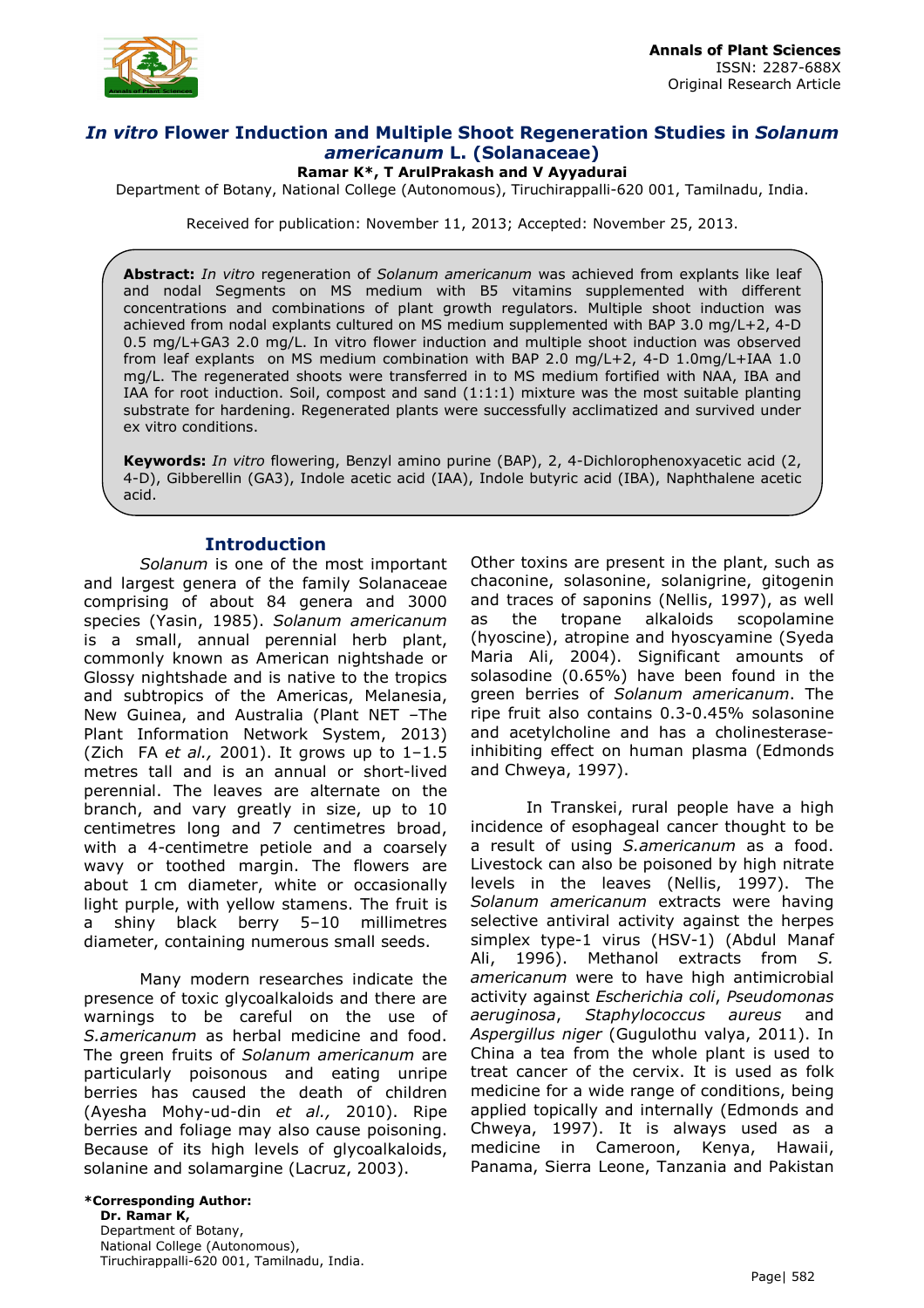(Nellis, 1997). The ripe fruit is cooked into jams and preserves, or eaten raw. The leaves are used in a West Indian stew, and it is known as branched Kalaloo (Nellis, 1997). In Africa, South America, New Guinea and Oceania the young green shoots of *Solanum americanum* are cooked and eaten as greens, after boiling in water (Electronic Flora of South Australia, 2013). In Kenya, Cameroon and Papua New Guinea the leaves are sold as a leaf vegetable in the markets. In Mauritius it is cultivated and eaten as a pot-herb and used in bouillon (Edmonds and Chweya, 1997).

Plant tissue culture is an alternative method of commercial propagation (George and Sherrington, 1984) and is being used widely for the commercial propagation of a large number of plant species, including many medicinal plants. Application of traditional medicinal plants for human use has also been reported (Shimomura *et al*., 1997). The present investigation was carried out to develop a simple and efficient protocol for rapid micropropagation and conservation of *Solanum americanum*. This is an alternative and cost effective method to improve the crop production of medicinal plant.

## **Materials and Methods**

### *Plant Material*

*Solanum americanum* plants were collected from Samuthiram, Tiruchirappalli district, Tamilnadu, India and were successfully planted in National College herbal garden for further use. The plant Specimens are maintained in the department of Botany, National College. For the initial experiments, healthy nodal and leaf explants were collected from two months old plant.

#### *Selection and Surface sterilization of explants*

After selection of nodal segment and leaves as ideal explants for our experimentation, we have chosen them for further studies on the effect of growth hormones like Benzyl amino purine (BAP), Indole acetic acid (IAA), 2,4- Dichlorophenoxyacetic acid (2, 4-D) and Gibberellin (GA<sub>3</sub>). All explants were first washed under running tap water for 30 min and then washed with 2-3 drops of Tween 20 detergent solution for 15-20 min. Traces of Tween 20 solution were removed by washing 6-7 times with distilled water and transferred to Laminar air flow chamber. The explants were surface sterilized with  $0.1 \%$  (w/v) HgCl2 solution for 4 min, and then washed with sterilized distilled water. The 70% ethanol was added and waits for 5 min and then explants were washed with sterilized distilled water for 5-7 times. Now the explants were cut to the required size and inoculated onto culture medium. All the explants were placed horizontally on the medium, and the leaves were placed with their dorsal side in contact with the medium.

# *Culture Medium and Conditions*

The culture medium used for the explants selection was MS medium (Murashige and Skoog, 1962) with B5vitamins (Gamborg *et al*., 1968) supplemented with 3% (w/v) sucrose and pH was adjusted to 5.8 with 1N NaOH or HCl before addition of 0.8% (w/v) agar (Hi media, India) and enriched with varying concentrations of BAP and BAP in combination with IAA,  $2$ , 4-D,  $GA_3$  were used further to determine the optimum growth regulator levels. The concentrations tested for BAP (0.5-4.0 mg/l), IAA (1.0-3.0 mg/l), 2, 4- D  $(1.0-3.0 \text{ mg/l})$  and  $GA_3$   $(1.0-3.0 \text{ mg/l})$ . Molten media were dispensed into test tubes (Borosil, India) (25×150mm; 10ml) and closed with non-absorbent cotton plugs and media were autoclaved at 104 kpa and  $121^{\circ}$ C for 20 min. The cultures were maintained at  $25\pm 2^0$ C under a 16 hour photoperiod of 35µmol  $m^{-2}$  s<sup>-1</sup> irradiance provided by cool white fluorescent light with 55-65% relative humidity. For hardening‐off, 7 to 8 weeks old rooted shoot lets were removed from the culture flacks. After freeing the agar with the running water they were transferred into small polythene bags containing sterilized cow‐dung, sand and red soil (1: 1: 1) and kept in a mist house. After acclimation in the mist house for 2 months, they were transferred to green house.

# **Results**

### *Shoot multiplication and Flower induction*

MS basal medium with B5 vitamins supplemented with various concentrations and combination of BAP (0.5-4.0mg/l), IAA  $(1.0-3.0 \text{ mg/l})$ , 2, 4-D  $(1.0-3.0 \text{ mg/l})$  and  $GA_3$ (1.0-3.0 mg/l) were used for culture initiation and multiplication of shoots. After 2 weeks of inoculation multiple shoots was observed from nodal and leaf explants. In leaf explant flower induction was observed along with shoot multiplication. 3 weeks after inoculation all the cultures were transformed to the fresh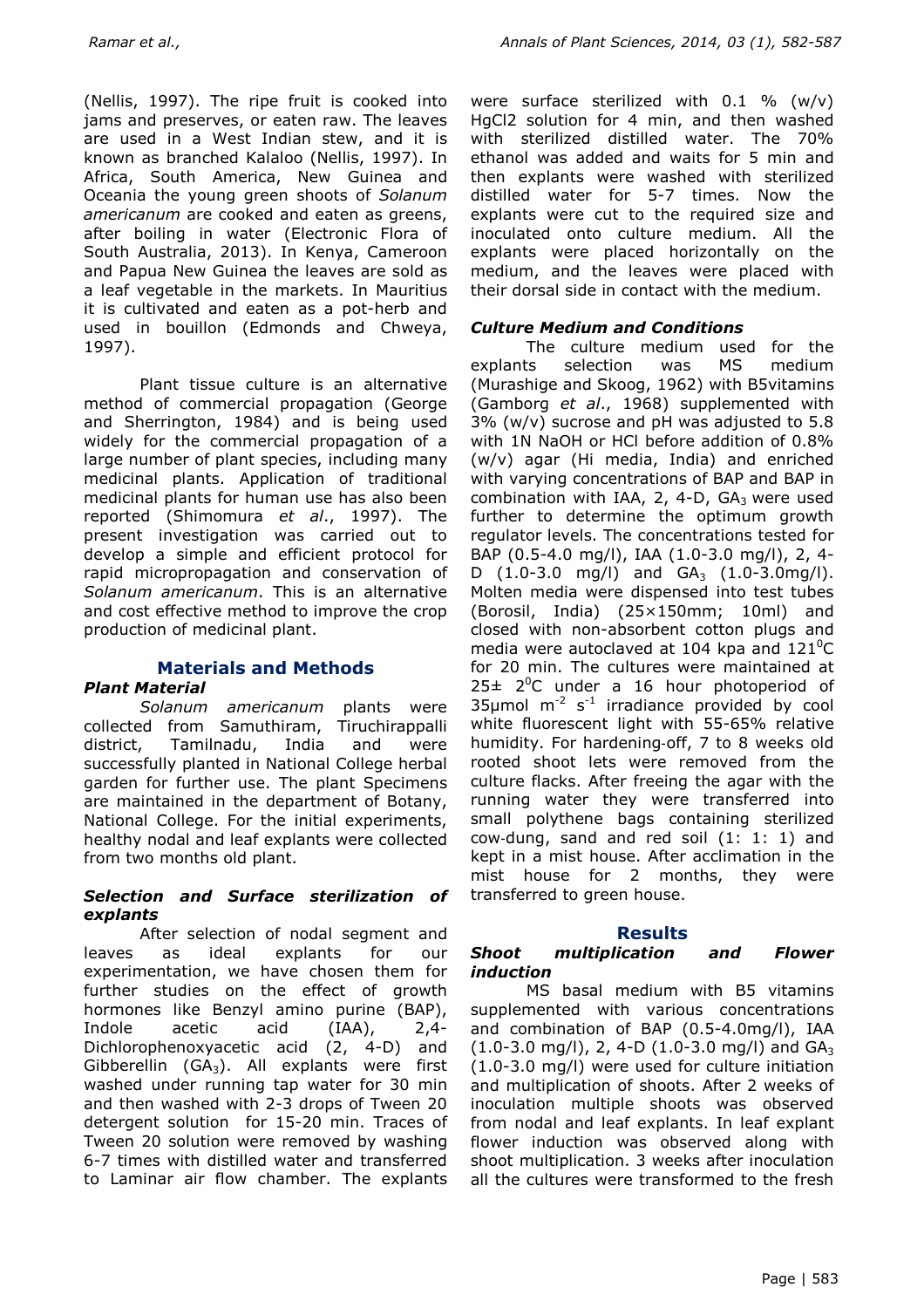medium. The mean numbers of multiple shoots were evaluated after 2 weeks of inoculation.

### **Discussion**

*Solanum americanum* plants were efficiently regenerated from field-grown young plants on MS medium with B5 vitamins supplemented with different types of growth hormonal concentrations were used to study their effect on shoot multiplication and flower induction from nodal and leaf explants. In the present study, the various concentration and combination of plant growth regulators like BAP (0.5-4.0mg/l), 2, 4-D (0-0.5 mg/l) and  $GA<sub>3</sub>$  (0-3.0 mg/l) were used for multiple shoot induction from nodal explants. The maximum number of multiple shoots were obtained from nodal explant of *Solanum americanum* at BAP  $(3.0 \text{ mg/l}) + 2$ , 4-D  $(0.5 \text{ mg/l}) + G$ A3 (2.0mg/l) showed the mean value 13.5 is the best response (Table 1) (Fig.1. A & B).

**Fig.1:** [A & B] *In vitro* shoot development stages from nodal explant.



A. Multiple shoot induction from nodal explant on MS medium B5 vitamins supplemented with 3.0 mg/l of BAP, 0.5 mg/l of 2, 4-D and 2.0 mg/l of  $GA_3$  two weeks after inoculation.



B. Multiple shoot elongation from nodal explant on MS medium B5 vitamins supplemented with 3.0 mg/l of BAP, 0.5 mg/l of 2, 4-D and 2.0 mg/l of  $GA<sub>3</sub>$  four weeks after inoculation.

Similar results were reported on *Citrus aurantifolia* where BAP (2.0 mg/l), KIN (1.0 mg/l) and NAA 1.0 (mg/l) were used (Abdulaziz and Al-Bahrany 2002). The maximum number of shoots was obtained from nodal explant of *Aegle marmelos* (L.) at BAP (2.5mg/l) and IAA (1.0 mg/l) (Ajithkumar and Seeni 1998). In different concentration and combination with plant growth regulators like BAP (0.5-4.0mg/l), IAA (1.0-3.0 mg/l) and 2, 4-D (1.0-3.0 mg/l) were used for shoot multiplication and flower induction from leaf explants. The large numbers of multiple shoots were obtained from leaf explant of *Solanum americanum* at BAP (2.0 mg/l) + IAA (1.0mg/l) + 2, 4-D (1.0mg/l) showed the mean value 14.0 is the best response (Table 2) (Fig.2. C & D).

**Figure.2:** [C & D] *In vitro* multiple shoot development stages from leaf explant.



C. Multiple shoot induction from leaf explant on MS medium B5 vitamins supplemented with 2.0 mg/l of BAP, 1.0 mg/l of IAA and 1.0 mg/l of 2, 4-D two weeks after inoculation.

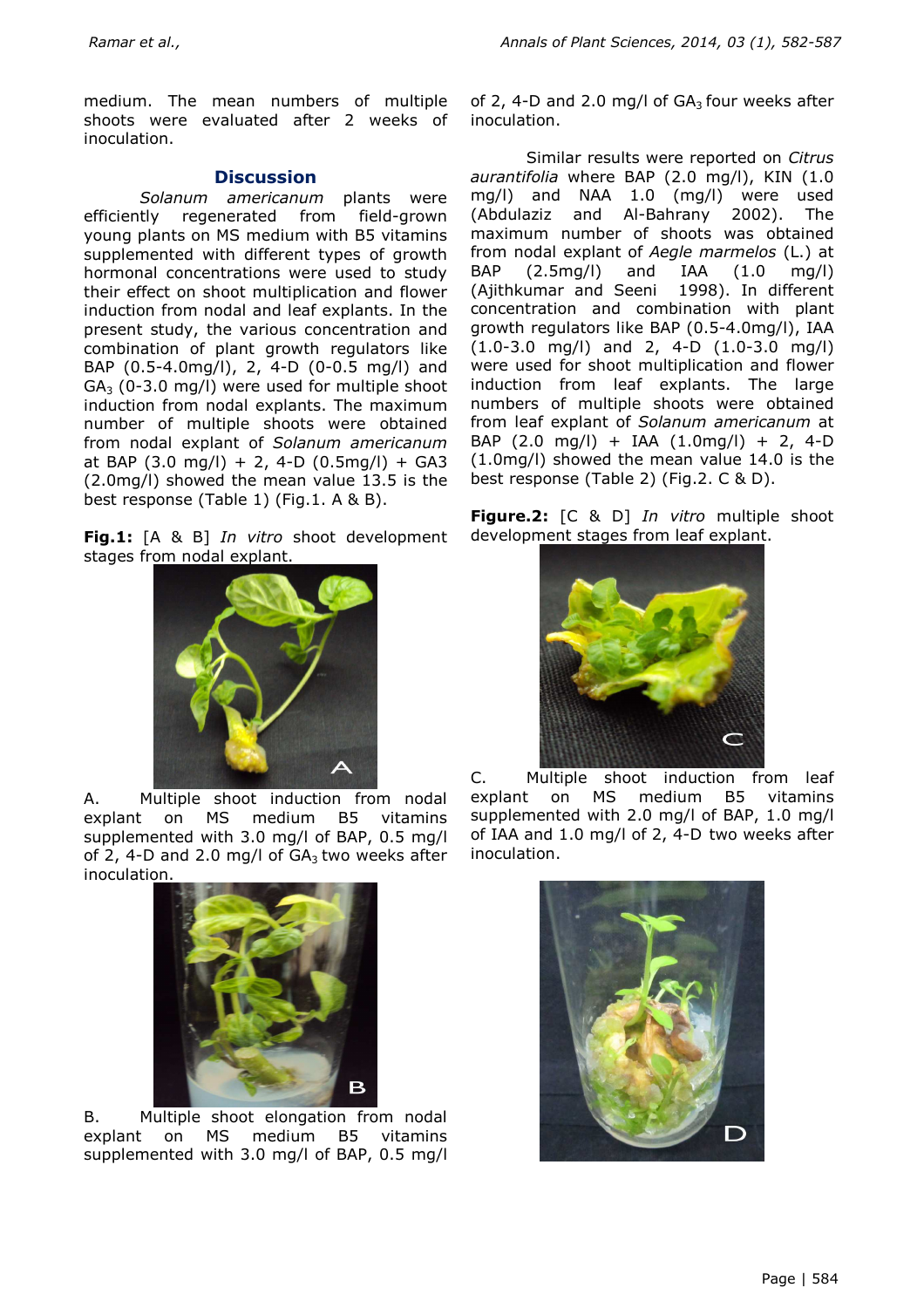D. Multiple shoot elongation from leaf explant on MS medium B5 vitamins supplemented with 2.0 mg/l of BAP, 1.0 mg/l of IAA and 1.0 mg/l of 2, 4-D four weeks after inoculation.

The Similar results have also suggested the same type of explants for propagation of other medicinal plants, such as, the highest number of multiple shoots on *Pistacia vera* L. were regenerated from leaf explants at BAP (1.0 mg/l) (E. Tilkat *et al*., 2009). The highest rate of shoot multiplication was obtained from leaf explants of *Phellodendron amurense* at 1.5µM BAP and 1.0 µM NAA (Yoshizawa, 2005). High amount of shoot regeneration achieved from *Echinacea purpurea* at BAP (4.44µM) and NAA (0.054µM) (Simon, 2002). As the concentration of BAP increased or decreased in the basal medium, the number of shoots was decreased. In this present study, we showed that the BAP play a key role of shoot multiplication from nodal and leaf explants in *Solanum americanum.* 

**Figure.3:** *In vitro* flower inductions on Values are mean ± SE. elongated multiple shoot from leaf explant.



In vitro flower inductions on elongated multiple shoot from leaf explant on MS medium B5 vitamins supplemented with 2.0 mg/l of BAP, 1.0 mg/l of IAA and 1.0 mg/l of 2, 4-D.

**Table 1:** Multiple shoot induction from nodal explants with various concentrations of plant growth regulators

| s.<br>No. |            | <b>Different Concentration of</b><br><b>Growth regulators</b> | No. of shoots<br>explants |                 |
|-----------|------------|---------------------------------------------------------------|---------------------------|-----------------|
|           | <b>BAP</b> | <b>NAA</b>                                                    | GA <sub>3</sub>           | Mean $\pm$ SD.  |
|           | 0.5        | O                                                             | O                         | $10.5 \pm 0.30$ |
| 2.        | 1.0        | O                                                             | 0                         | $10.6 \pm 0.29$ |
| 3.        | 1.5        | O                                                             | 0                         | $10.8 \pm 0.26$ |
| 4.        | 2.0        | O                                                             | 1.0                       | $9.9 \pm 0.26$  |
| -5.       | 2.5        | 0.5                                                           | 1.5                       | $11.0 \pm 0.21$ |
| 6.        | 3.0        | 0.5                                                           | 2.0                       | $13.5 \pm 0.28$ |
| 7.        | 3.5        | 0.5                                                           | 2.5                       | $11.4 \pm 0.22$ |
| 8.        | 4.0        | 0.5                                                           | 3.0                       | $12.1 \pm 0.23$ |

Values are mean ± SE.

**Table 2:** Multiple shoot induction from leaf explants with various concentrations of plant growth regulators.

| s.<br>No. |            | <b>Different Concentration of</b><br><b>Growth regulators</b> | No. of shoots /<br>explants |                  |
|-----------|------------|---------------------------------------------------------------|-----------------------------|------------------|
|           | <b>BAP</b> | IAA                                                           | 2, 4-D                      | Mean $\pm$ SD.   |
|           | 0.5        | O                                                             | 0                           | $7.8 \pm 02.90$  |
| 2.        | 1.0        | 0                                                             | 0                           | $9.5 \pm 0.302$  |
| -3.       | 1.5        | 1.0                                                           | 0                           | $13.0 \pm 0.350$ |
| 4.        | 2.0        | 1.0                                                           | 1.0                         | $14.0 \pm 0.260$ |
| -5.       | 2.5        | 1.5                                                           | 1.5                         | $9.0 \pm 0.258$  |
| 6.        | 3.0        | 2.0                                                           | 2.0                         | $9.5 \pm 0.302$  |
| 7.        | 3.5        | 2.5                                                           | 2.5                         | $8.5 \pm 0.302$  |
| 8.        | 4.0        | 3.0                                                           | 3.0                         | $9.1 \pm 0.260$  |

The elongated shoots from leaf explant were showed best response of flower induction at BAP  $(2.0 \text{ mg/l}) + IAA (1.0 \text{ mg/l})$ + 2, 4-D (1.0mg/l) (Table 3) (Fig.3.E). Some similar results were reported on *in vitro* flowering from *Vitex negundo* at 4.4 µM BAP and 0.53 µM NAA were used (Vadawale *et al*., 2006). In vitro flowering achieved from *Ocimum basilicum* at BAP 5.0 mg/l and IAA 1.0 mg/l (Sudhakaran and Sivasankari, 2002). The flowers produced *in vitro* appeared morphologically normal, greenish white in colour. However, some exhibited growth and developed into white flowers, which matured. From the result it is showed that BAP play an important role for flower induction from *Solanum americanum*. The Empherical guidences show that exogenous auxin could act as a principal floral inhibitor, but in the present investigation IAA in the medium did not inhibit in vitro flower formation from leaf explant. *In vitro* flowering was also influenced by the levels and ratios of the two major components, carbohydrates and minerals. The presence of a carbohydrate source is a ubiquitous requirement for reliable induction and development of flowers *in vitro* (Scorza, 1982).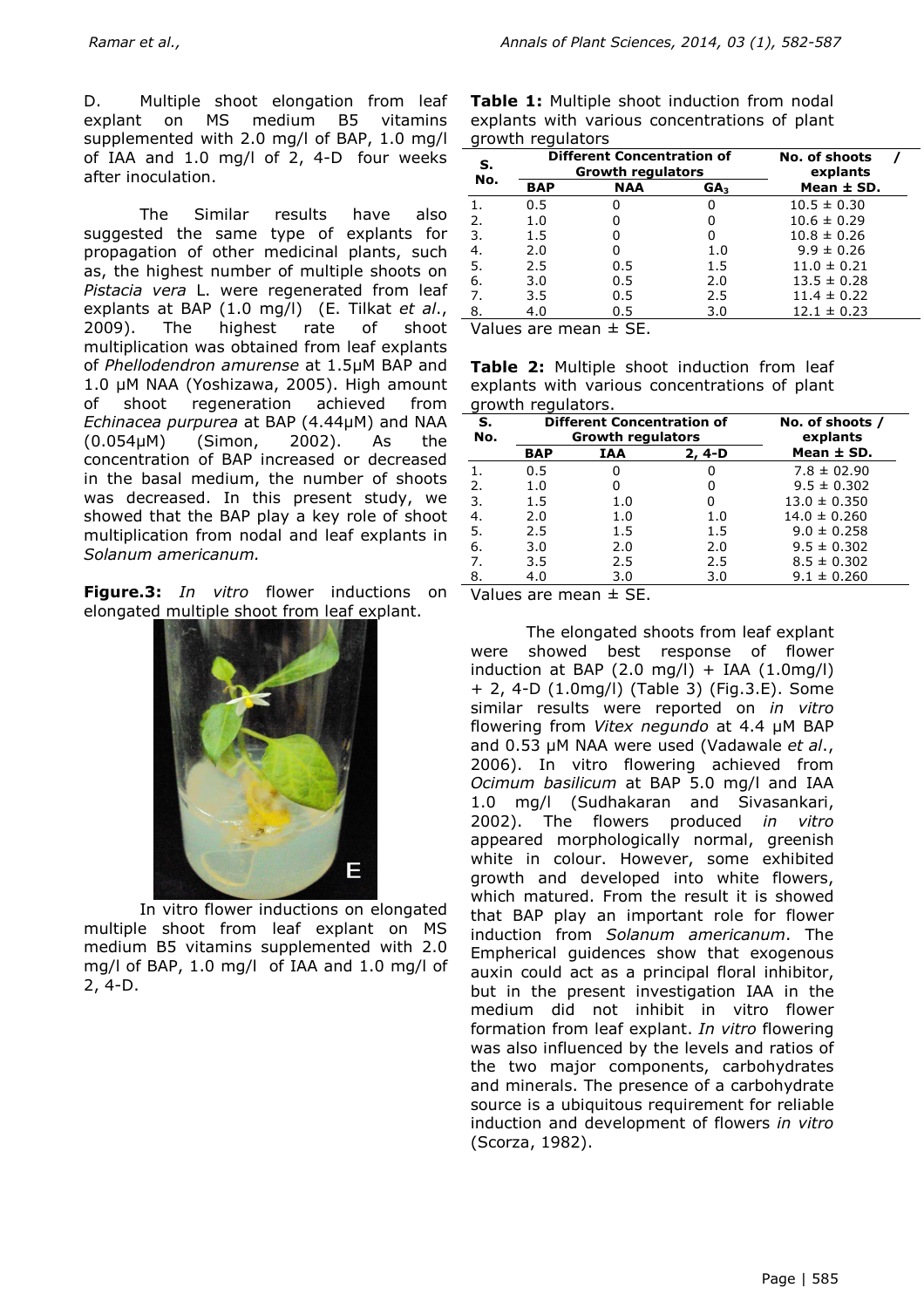|  |  | Table 3: In vitro flower induction from     |  |
|--|--|---------------------------------------------|--|
|  |  | multiple elongated shoots for leaf explants |  |

| S.<br>No. | <b>Different</b><br><b>Growth regulators</b> |            | <b>Concentration</b> | of<br><b>Flower</b> |
|-----------|----------------------------------------------|------------|----------------------|---------------------|
|           | <b>BAP</b>                                   | <b>IAA</b> | 2, 4-D               | <b>Response</b>     |
|           | 0.5                                          | 0          | 0                    | No response         |
| 2.        | 1.0                                          | 0          | 0                    | No response         |
| 3.        | 1.5                                          | 1.0        |                      | Flower response     |
| 4.        | 2.0                                          | 1.0        | 1.0                  | Flower response     |
| 5.        | 2.5                                          | 1.5        | 1.5                  | No response         |
| 6.        | 3.0                                          | 2.0        | 2.0                  | No response         |
| 7.        | 3.5                                          | 2.5        | 2.5                  | No response         |
| 8.        | 4.0                                          | 3.0        | 3.0                  | No response         |

#### **Conclusion**

In the present investigation, we have reported very simple and efficient protocol for *in vitro* flower induction and regeneration of *Solanum americanum* as compared to the methods described for other members of Solanaceae. This will be useful for conservation and sustainable utilization of this medicinal herb. This is the first protocol for *in vitro* flower induction and regeneration of *Solanum americanum.* Further, this approach can be used for mass multiplication of targeted medicinal plants in short span of time to cater to the need of pharmaceutical industries. Our success with *in-vitro* establishment clearly indicates that micropropagation is an effective and useful technique for the reproduction of this species.

### **Acknowledgement**

The authors are thankful to the management of National College, Tiruchirappalli, Tamilnadu, India, for providing the infrastructure.

### **References**

- 1. "Factsheet *Solanum americanum*". *Electronic Flora of South Australia*. South Australian Government. Retrieved 29 May 2013.
- 2. Abdul Manaf Ali I, Muhammad Mukram Mackeen, Saleh H, Ei-Sharka Junainah A, Hamidi, Nor Hadiani Ismaili, Faujan BH, Ahmadi, Nordin H, Lajisi, Antiviral and Cytotoxic Activities of Some Plants Used in Malaysian Indigenous Medicine, *Pertanika J. Trop. Agric. Sci*, 1996, 19(2/3), 129-136.
- 3. Abdulaziz, M and Al-Bahrany, Effect of Phytohormones on in vitro shoot multiplication and rooting of lime C*itrus aurantifolia* (Christm.) Swing, *Scientia Horticulturae*, 2002, 95(4), 285–295.
- 4. Ajithkumar, D and Seeni S, Rapid clonal multiplication through in vitro axillary shoot proliferation of *Aegle marmelos* (L.) a

medicinal tree, *Plant Cell* Reports, 1998, 17(5), 422-426.

- 5. Al Chami L, Mendez R, Chataing B, O'Callaghan J, Usubilliga A, Lacruz L, "Toxicological effects of α-solamargine in experimental animals" (Citation and abstract only), *Phytotherapy Research* , 2003, 17 (3), 254–258, Retrieved 29 May 2013.
- 6. Azad MAK, Yokota S, Ohkubo T, Andoh Y, Yahara S and Yoshizawa N, In vitro regeneration of the medicinal woody plant *Philodendron amurense* Rupr, through excised leaves, *Plant Cell, Tissue and Organ Culture*, 2005, 80, 43–50.
- 7. Conn, Barry J, (2001), "*Solanum americanum* – New South Wales Flora Online", *Plant NET – The Plant Information Network System*, 2.0. Sydney, Australia, The Royal Botanic Gardens and Domain Trust, Retrieved 29 May 2013.
- 8. Edmonds JE, Chweya JA, Black nightshades, *Solanum nigrum* L. and related species, *International Plant Genetic Resources Institute*, 1997, 66.
- 9. Engin Tilkat, Ahmet Onay, Hakan Yıldırım and Emine Ayaz, Direct plant regeneration from mature leaf explants of pistachio, Pistacia Vera L. Scientia Horticulturae, 2009, 121,361–365.
- 10. Gamborg OL, Miller RA and Ojima O, Nutrient requirements of suspension cultures of soybean root cell, *Exp. Cell Res*, 1968, 50, 151-158.
- 11. George EF, Sherrington PD, In: Plant Propagation by Tissue Culture, Exegetics Ltd, Eversley, England, 1984, 39–71.
- 12. Gugulothu V, Ajmeera R, Vatsvaya SR, Screening for in vitro antimicrobial activity of Solanum americanum Miller, *Journal of Recent Advances in Applied Sciences*, 2011, 26, 43- 46.
- 13. Hyland BPM., Whiffin T, Zich, F. A. et al, (Dec 2010), "Factsheet – *Solanum americanum*", *Australian Tropical Rainforest Plants*, Edition 6.1, online version [RFK 6.1], Cairns, Australia: Commonwealth Scientific and Industrial Research Organisation, through its Division of Plant Industry, the Centre for Australian National Biodiversity Research, the Australian Tropical Herbarium, James Cook University, Retrieved 29 May 2013.
- 14. Koroch A, Juliani HR, Kapteyn J and Simon JE, *In vitro* regeneration of *Echinacea purpurea*  from leaf explants, *Plant Cell, Tissue and Organ Culture,* 2002, 69, 79–83.